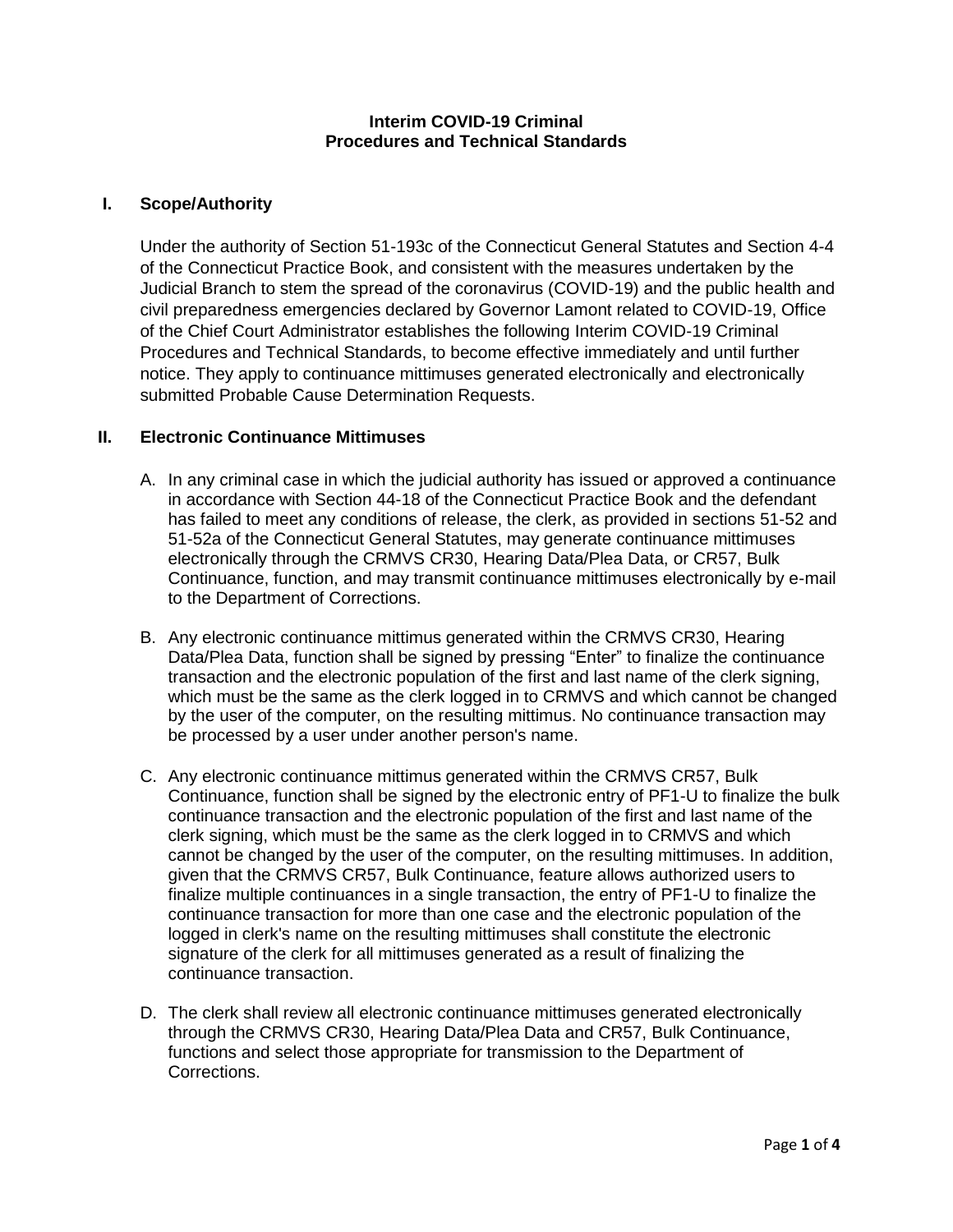E. The clerk of court shall print any electronic continuance mittimus transmitted electronically to the Department of Corrections and place the printed copy in the associated case file.

## **III. Probable Cause Determinations**

- A. Any Probable Cause Determination Request, form JD-CR-94, for electronic submission must be signed by a law enforcement official either on paper and scanned into an electronic file or signed electronically in accordance with the Law Enforcement Electronic Signature Procedures and Technical Standards, and saved with the following naming convention: [Police Department] [Date] [Defendant's Last name].pdf (Ex. Hartford\_5-1-2020\_Doe.pdf);
- B. Any documents in support of a Probable Cause Determination Request for electronic submission, which are required to be submitted under oath, must be signed and verified either on paper and scanned into an electronic file or electronically in accordance with the Law Enforcement Electronic Signature Procedures and Technical Standards.
- C. A properly signed Probable Cause Determination Request, accompanied by properly signed and verified supporting documents, may be submitted electronically to an on-call judicial authority by e-mail.
- D. Upon receipt of an electronically submitted Probable Cause Determination Request and the supporting document(s) via e-mail, the on-call judicial authority shall review such Request and document(s) and enter their probable cause finding.
- E. The judicial authority may enter their probable cause finding on an electronically submitted Probable Cause Determination Request either:
	- 1. On paper, by:
		- a. Printing the submitted Probable Cause Determination Request form;
		- b. Selecting the appropriate options in the Finding section, writing the date and time, and signing the form pen-to-paper; and
		- c. Scanning the completed and signed form into an electronic file, and saving the file as a PDF with the following naming convention: [Police Department]\_[Date]\_[Defendant's Last name]\_Executed.pdf (Ex. Hartford\_5-1-2020\_Doe\_Executed.pdf); or
	- 2. Electronically, by:
		- a. Electronically selecting the appropriate options in the Finding section and entering the date and time;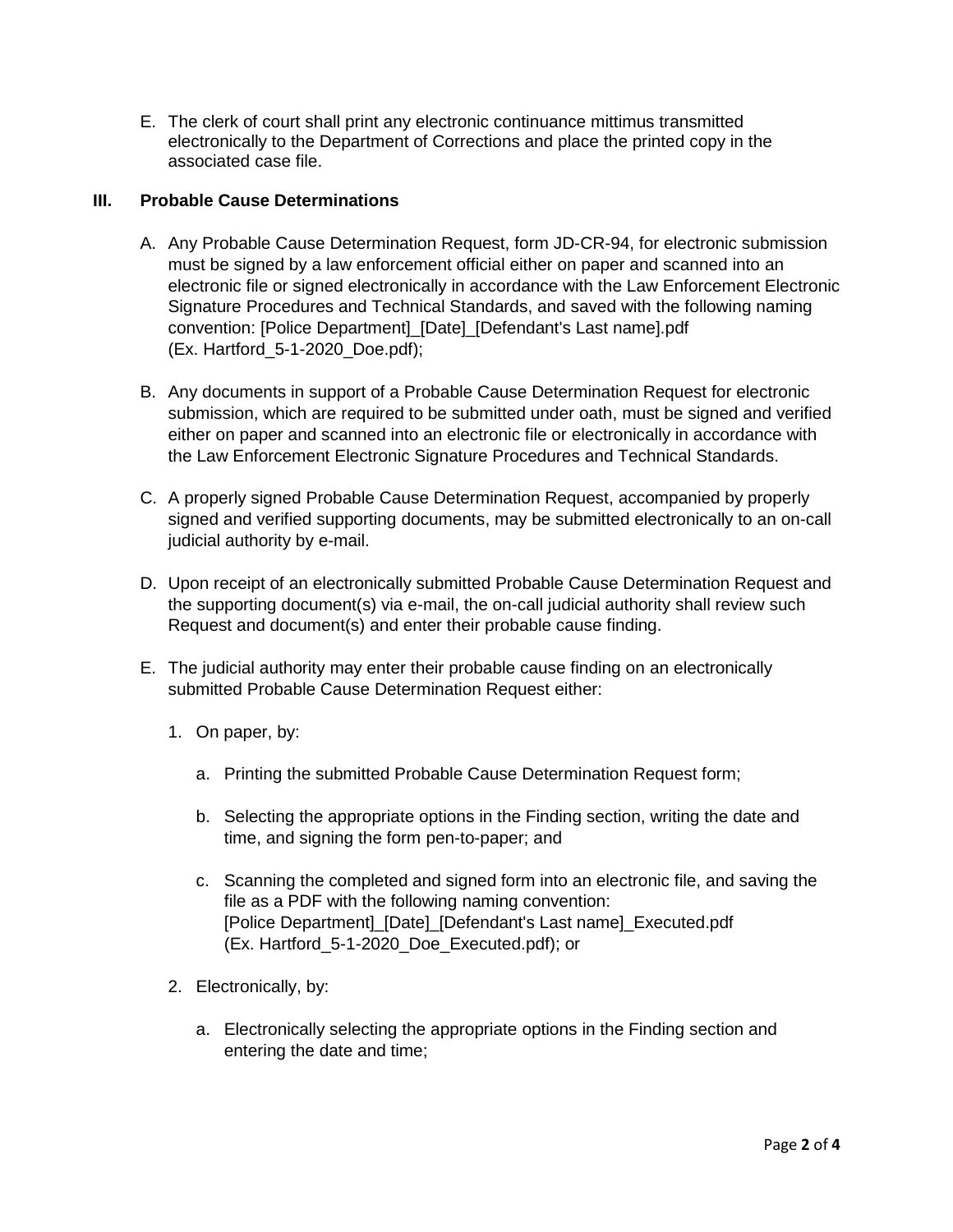- b. Electronically signing the document by entering their First name, Middle initial, and Last name, followed by their juris number in parentheses (Ex. Judge John A. Doe (123456));
- c. Printing the executed form as a PDF by clicking the "Print" button on the bottom of the form or selecting "Print" from the "File" menu, and selecting "Microsoft Print to PDF" as the printer in the print dialog box, so that any fillable fields on the form become no longer fillable; and
- d. Saving the non-fillable PDF with the following naming convention: [Police Department] [Date] [Defendant's Last name] Executed.pdf (Ex. Hartford\_5-1-2020\_Doe\_Executed.pdf)
- F. The judicial authority shall return the non-fillable PDF of any executed Probable Cause Determination Request form to the submitting law enforcement official via e-mail.
- G. The law enforcement official receiving a completed Probable Cause Determination Request form from a judicial authority shall print three (3) copies of the executed PDF and:
	- 1. Return one copy to the G.A. Clerk's office prior to the defendant's arraignment;
	- 2. Retain one copy for their file; and
	- 3. Give the third copy, together with any supporting documents submitted in support of the initial Probable Cause Determination Request, to the State's Attorney's Office.

## **IV. Validity and Status**

- A. Any document signed in accordance with these Procedures and Technical Standards shall have the same validity and status as a paper document that was physically signed (pen-to-paper) by a judicial authority or a clerk of court.
- B. The printed copy of any continuance mittimus generated, signed, and transmitted electronically that is placed in the associated case file in accordance with these Procedures and Technical Standards shall be deemed the original of the document.
- C. The printed copy of any Probable Cause Determination Request form executed and returned to the submitting law enforcement official in accordance with these Procedures and Technical Standards that is filed with the G.A. Clerk's Office with the applicable supporting document(s) prior to the defendant's arraignment shall be deemed the original of the document.

# **V. Document Retention and Destruction**

A. Probable Cause Determinations